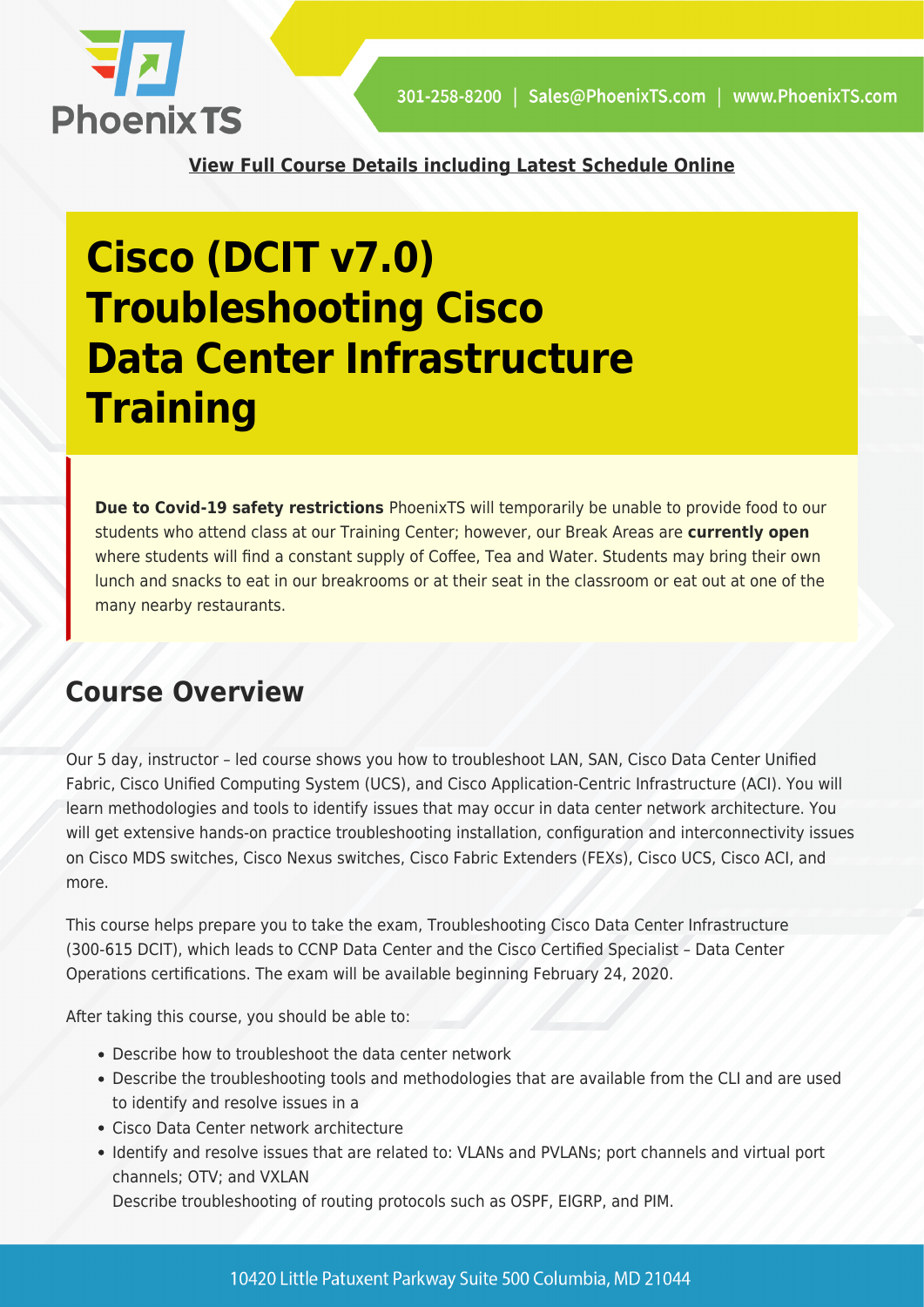

- Describe troubleshooting of the LAN security features
- Identify and resolve issues that are related to a single device
- Identify and resolve issues that are related to Fibre Channel interface operation
- Identify and resolve Fibre Channel switching issues when the Cisco NX-OS Software is used in switched mode, and in NPV mode
- Identify and resolve issues that are related to FIP and FCoE, including FCoE performance
- Describe Cisco UCS architecture, initial setup, tools, and service aids that are available for Cisco UCS troubleshooting and interpretation of the output
- Describe Cisco UCS configuration and troubleshoot related issues
- Describe Cisco UCS B-Series Blade Server operation and troubleshoot related issues
- Describe LAN, SAN, and Fibre Channel operations, including in-depth troubleshooting procedures
- Describe Cisco IMC tools for validating performance and facilitating data-gathering activities for Cisco UCS C-Series server troubleshooting, and the troubleshooting approach for hardware and firmware failures
- Define the proper procedures for configuring LAN and SAN connectivity, avoiding issues with the VIC, and troubleshooting connectivity issues
- Troubleshoot Cisco UCS C-Series server integration with Cisco UCS Manager
- Identify the tools, protocols, and methods to effectively troubleshoot Cisco ACI
- Describe how to troubleshoot automation, scripting tools, and programmability

# **Schedule**

Currently, there are no public classes scheduled. Please contact a Phoenix TS Training Consultant to discuss hosting a private class at 240-667-7757.

# **Course Outline**

#### **Describing the Troubleshooting Process**

- Troubleshooting Overview
- Narrow Down the Cause of the Problem

## **Understanding CLI Troubleshooting Tools**

- Ping, Pong, and Traceroute
- Debugging, Event History, and System Monitoring
- SPAN and Encapsulated Remote SPAN
- Ethanalyzer and Data Plane Sampling Capture
- Logging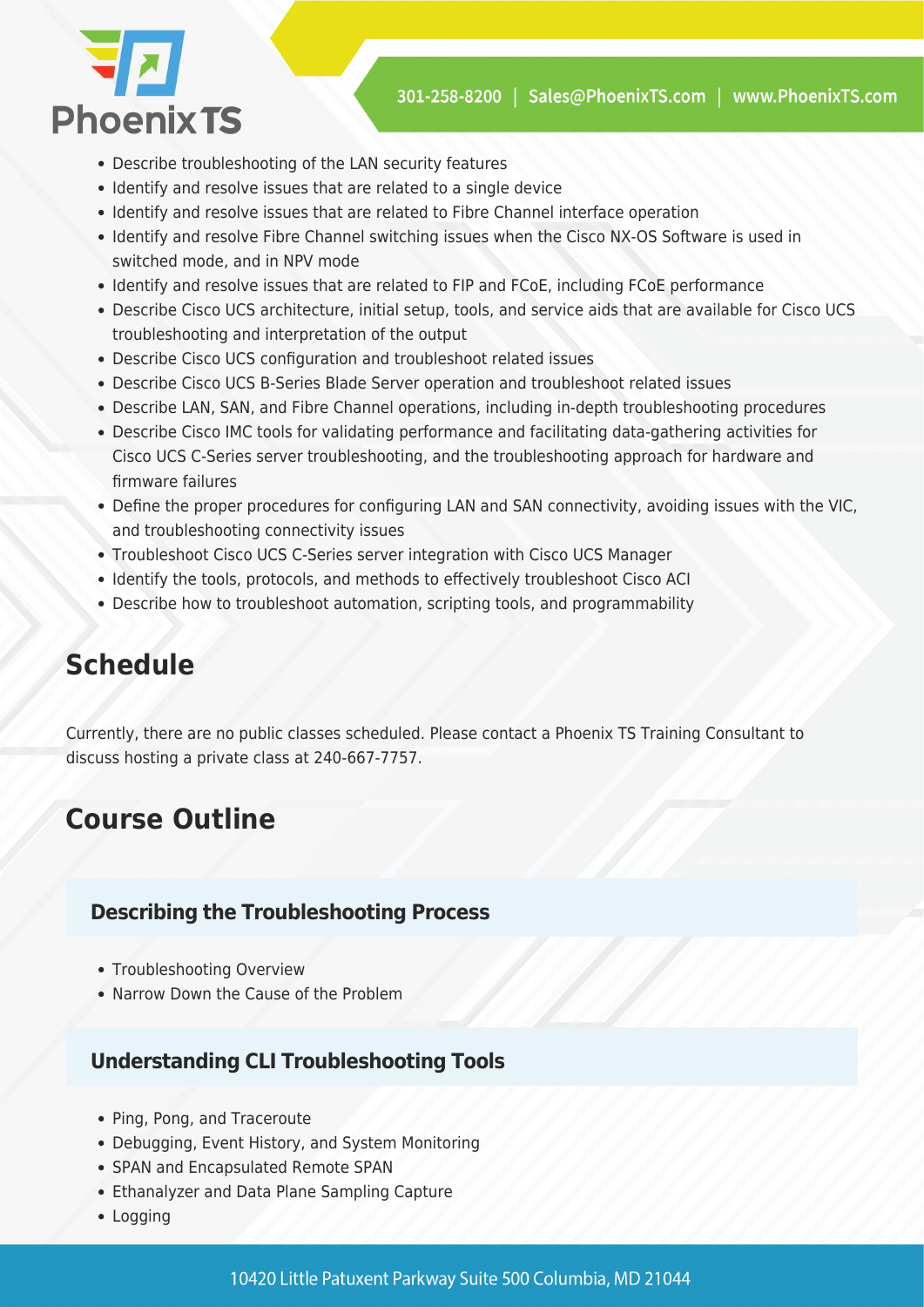

- Cisco Generic Online Diagnostics
- SNMP, Cisco EEM, and RMON

#### **Troubleshooting VLANs and PVLANs**

- Troubleshoot VTP
- Troubleshoot Layer 2 Issues
- VLANs and SVIs on Cisco Nexus Series Switches
- Troubleshoot VLANs, PVLANs, and SVIs
- Troubleshoot Rapid PVST+

#### **Troubleshooting Port Channels and Virtual Port Channels**

- Port Channel Overview
- vPC Overview
- Common vPC Issues

#### **Troubleshooting Cisco OTV**

- Cisco OTV Features
- Common Cisco OTV Issues
- Cisco OTV Troubleshooting
- HSRP Isolation Between Data Centers Using Cisco OTV

#### **Troubleshooting VXLAN**

- VXLAN Overlay Features
- VXLAN MP-BGP Ethernet VPN
- Common VXLAN Issues
- VXLAN Troubleshooting

#### **Troubleshooting Routing and High-Availability Protocols**

- Troubleshoot Basic Routing Issues
- Troubleshoot OSPFv2 and OSPFv3
- Troubleshoot EIGRP
- Troubleshoot PIM
- Troubleshoot FHRP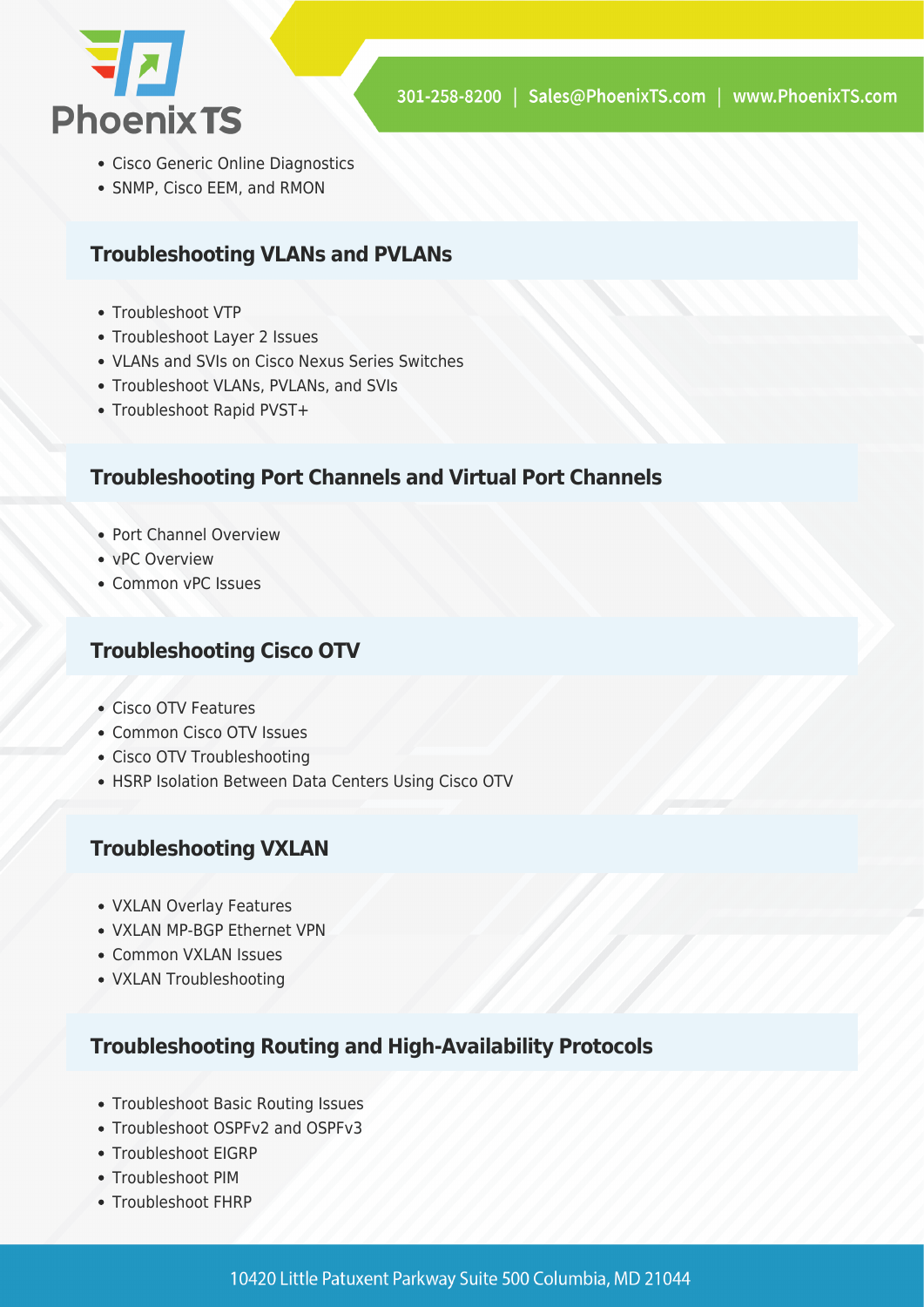

- Troubleshoot Data Center LAN Security
- Troubleshoot AAA and RBAC
- Troubleshoot First-Hop Security
- Troubleshoot CoPP
- Troubleshoot ACLs

#### **Troubleshooting Platform-Specific Issues**

- Cisco Fabric Services Overview
- Troubleshoot Cisco Fabric Services
- Configure and Troubleshoot Configuration Profiles
- Common VDC Issues
- Troubleshoot VDC
- Troubleshoot VRF
- Cisco FEX Troubleshooting
- Troubleshoot Cisco ISSU

## **Troubleshooting Fibre Channel Interfaces**

- Fibre Channel Overview
- Troubleshoot Fibre Channel Interfaces and Device Registration
- Troubleshoot SAN Port Channels
- Troubleshoot Port Security and Fabric Binding

## **Troubleshooting Fibre Channel Fabric Services**

- Troubleshoot VSANs
- Troubleshoot Fibre Channel Domain and Name Services
- Troubleshoot Zoning and Fabric Merges
- Troubleshoot Cisco Fabric Services

## **Troubleshooting NPV Mode**

- NPIV and NPV Overview
- Troubleshoot NPV Mode
- Troubleshooting FCoE
- FCoF and FIP Overview
- Troubleshoot FIP
- Troubleshoot FCoE- and QoS-Related Issues
- Troubleshoot DCB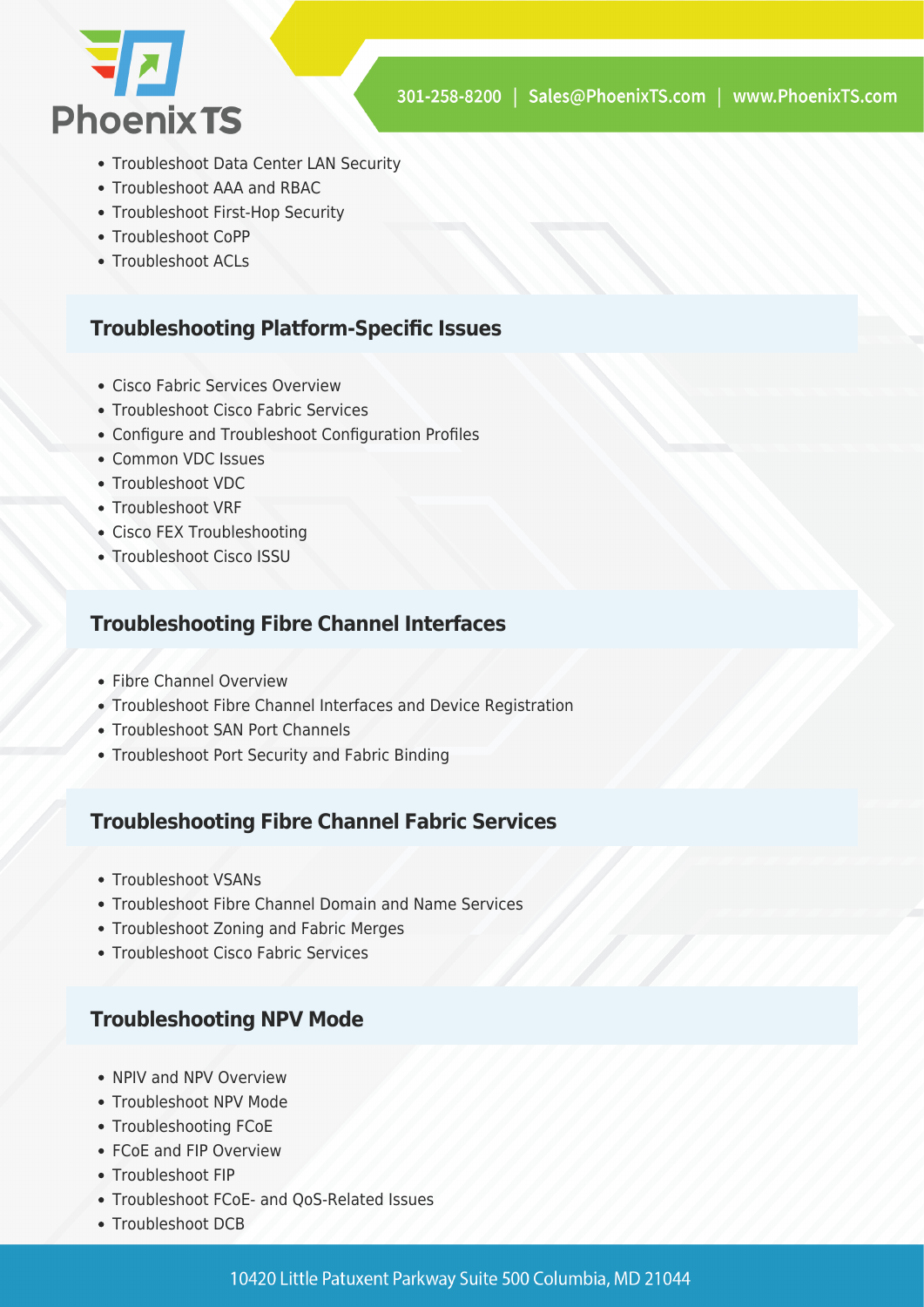

## **Troubleshooting Cisco UCS Architecture and Initialization**

- Troubleshoot Fabric Interconnect in Standalone and Cluster Mode
- Troubleshoot Cisco UCS Management Access
- Troubleshoot Cisco UCS Manager CLI
- Troubleshoot Cisco UCS with Embedded Tools
- Troubleshoot Cisco UCS Hardware Discovery

# **Troubleshooting Cisco UCS Configuration**

- Stateless Computing
- Troubleshoot Service Profile Association Issues
- Cisco UCS Manageability
- Troubleshoot Authentication Failures

## **Troubleshooting Cisco UCS B-Series Servers**

- Troubleshoot Cisco UCS B-Series Server Boot
- Troubleshoot Operating System Drivers
- Troubleshoot Remote Access
- Troubleshoot Server Hardware

## **Troubleshooting Cisco UCS B-Series LAN and SAN Connectivity**

- Troubleshoot Link-Level Issues
- Troubleshoot Connectivity Issues for Specific Servers
- Troubleshoot Intermittent Connectivity
- Troubleshoot Disjoint Layer 2 Networks
- Troubleshoot Redundant Connectivity
- Troubleshoot Cisco UCS B-Series SAN Connectivity
- Troubleshoot Directly Attached Storage
- Troubleshoot Server Boot from SAN and iSCSI
- Use SPAN for Troubleshooting
- Analyze Packet Flow

## **Troubleshooting Cisco UCS C-Series Servers**

Troubleshoot Cisco UCS C-Series Initialization and Cisco IMC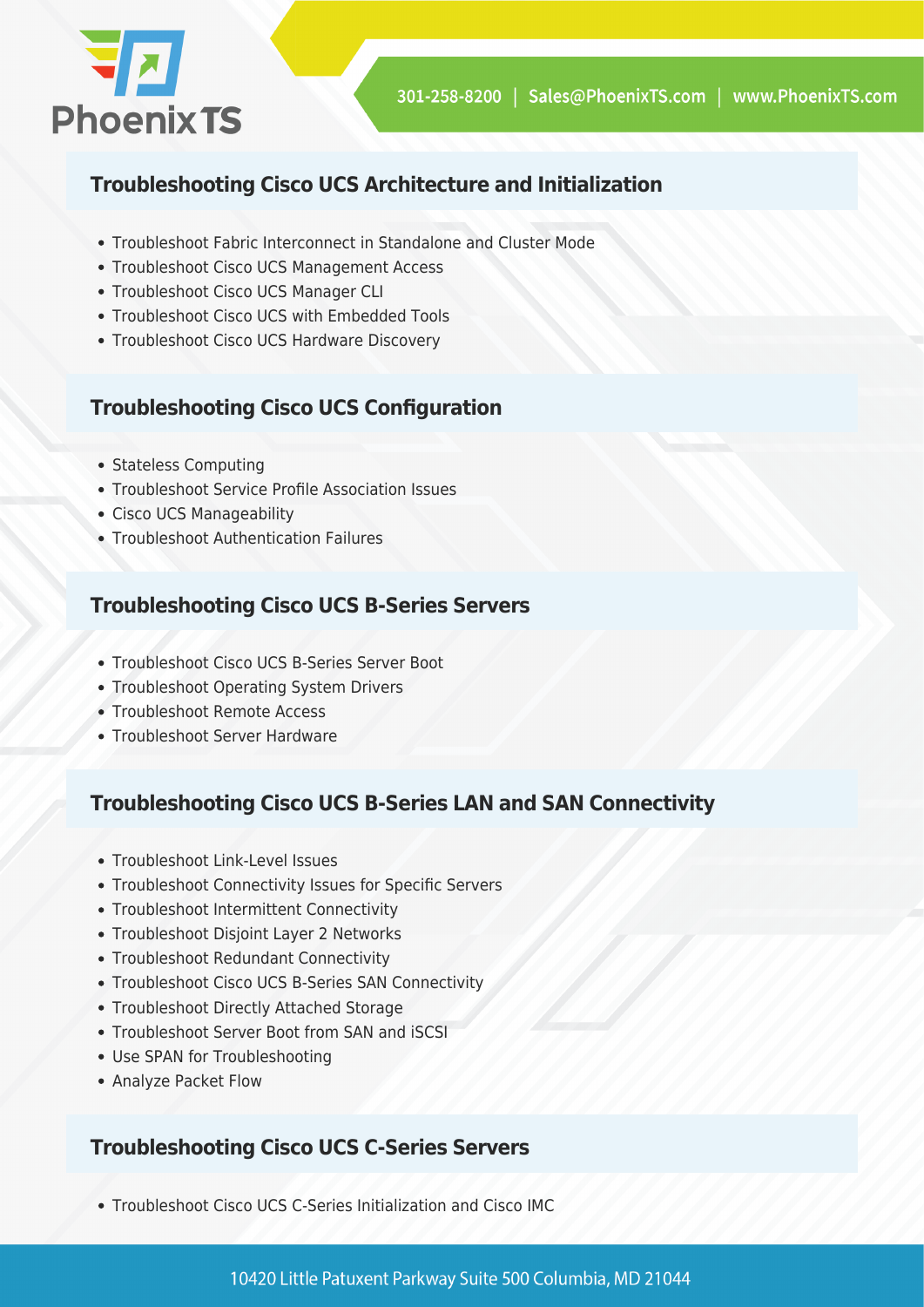

- Troubleshoot Cisco UCS C-Series Hardware and Firmware
- Troubleshooting Cisco UCS C-Series LAN and SAN Connectivity
- Troubleshoot the Cisco UCS C-Series VIC Module and Connectivity to Cisco IMC
- Troubleshoot Cisco UCS C-Series LAN Connectivity
- Troubleshoot Cisco UCS C-Series SAN Connectivity
- Use SPAN to Capture Cisco UCS C-Series Server Traffic
- Troubleshoot Cisco UCS C-Series Boot from the Fibre Channel LUN
- Troubleshoot Cisco UCS C-Series iSCSI Boot

#### **Troubleshooting Cisco UCS C-Series and Cisco UCS Manager Integration**

- Integrate Cisco UCS C-Series Servers with Cisco UCS Manager
- Troubleshoot FEX Discovery and VIC Issues

#### **Exploring the Tools and Methodologies for Troubleshooting Cisco ACI**

- Troubleshoot the Fabric Discovery Process
- Traditional Troubleshooting Methods in Cisco ACI
- Atomic Counters, Faults, and Health Scores
- Troubleshoot Tenant-Based Policies
- Packet Flow Through Cisco ACI Fabric
- Troubleshoot AAA and RBAC

#### **Troubleshoot Automation and Scripting Tools**

- Troubleshoot Cisco IOS EEM
- Troubleshoot the Cisco NX-OS Scheduler

#### **Troubleshooting Programmability**

- Troubleshoot Bash Shell and Guest Shell for NX-OS
- Troubleshoot REST API, JSON, and XML Encodings

#### **Lab Outline**

- Document the Network Baseline
- Troubleshoot Rapid PVST+
- Troubleshoot LACP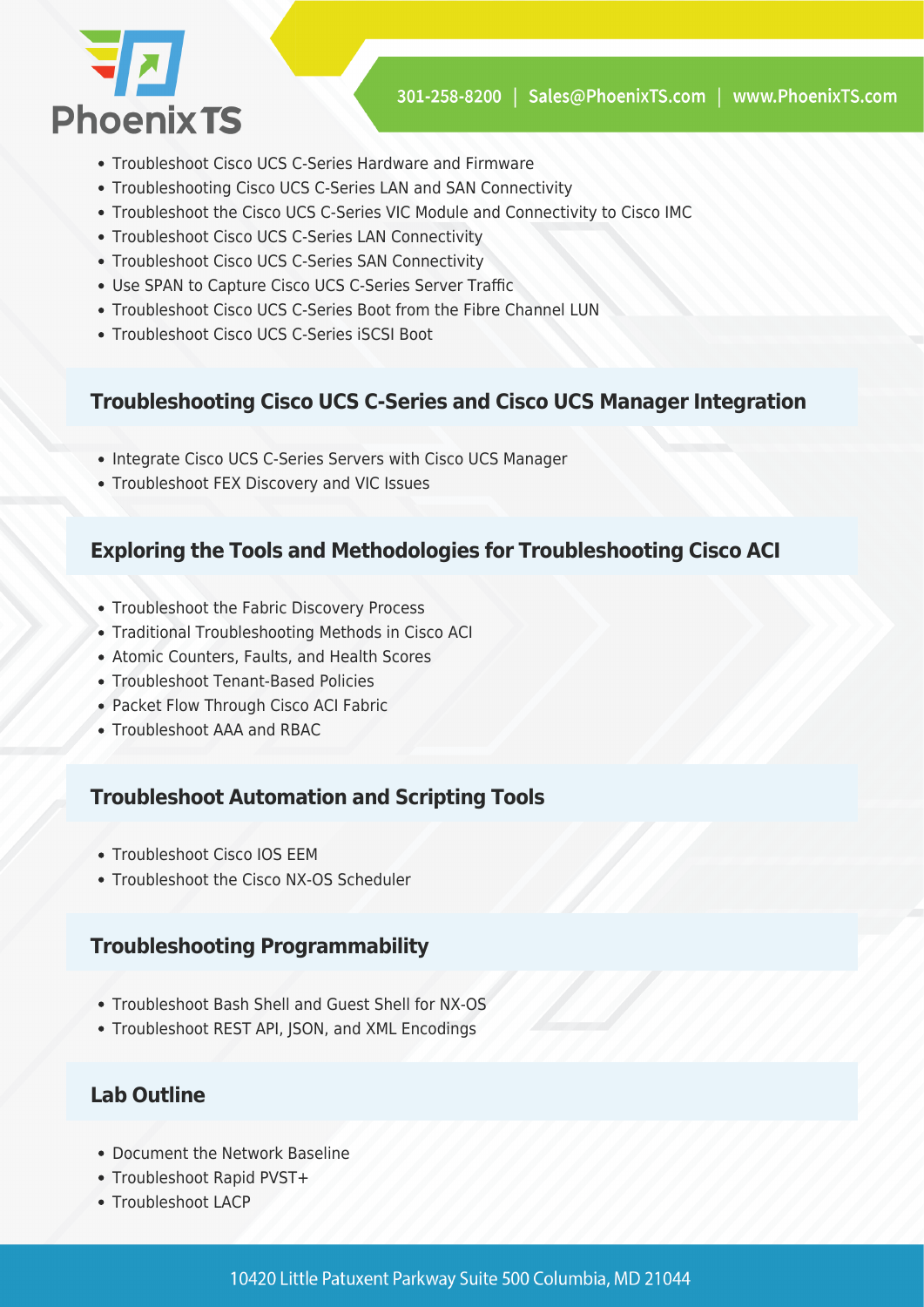

- Troubleshoot vPC
- Troubleshoot OTV
- Troubleshoot VXLAN
- Troubleshoot OSPF
- Troubleshoot FHRP
- Troubleshoot Cisco Fabric Services
- Troubleshoot VRF
- Troubleshoot Cisco FEX
- Troubleshoot Fibre Channel Interfaces
- Troubleshoot Fibre Channel VSANs, Zones, and Domain Services
- Troubleshoot NPV Mode
- Troubleshoot FCoE
- Troubleshoot DCB
- Troubleshoot Cisco UCS Management and Service Profile Deployment
- Troubleshoot Cisco UCS C-Series Server LAN Connectivity
- Troubleshoot Cisco UCS C-Series Server Boot from the Fibre Channel LUN
- Troubleshoot Cisco UCS C-Series Server iSCSI Boot
- Troubleshoot Cisco UCS C-Series Server Management Connectivity
- Troubleshoot Bare-Metal Hosts Connectivity Through Cisco ACI
- Troubleshoot Cisco ACI Integration with VMware vCenter
- Troubleshoot Contracts in Cisco ACI
- Troubleshoot Cisco ACI External Layer 3 Connectivity
- Troubleshoot Cisco ACI External Layer 2 Connectivity

**Due to Covid-19 safety restrictions** PhoenixTS will temporarily be unable to provide food to our students who attend class at our Training Center; however, our Break Areas are **currently open** where students will find a constant supply of Coffee, Tea and Water. Students may bring their own lunch and snacks to eat in our breakrooms or at their seat in the classroom or eat out at one of the many nearby restaurants.



#### Price Match Guarantee

We'll match any competitor's price quote. Call us at 240-667-7757.

10420 Little Patuxent Parkway Suite 500 Columbia, MD 21044